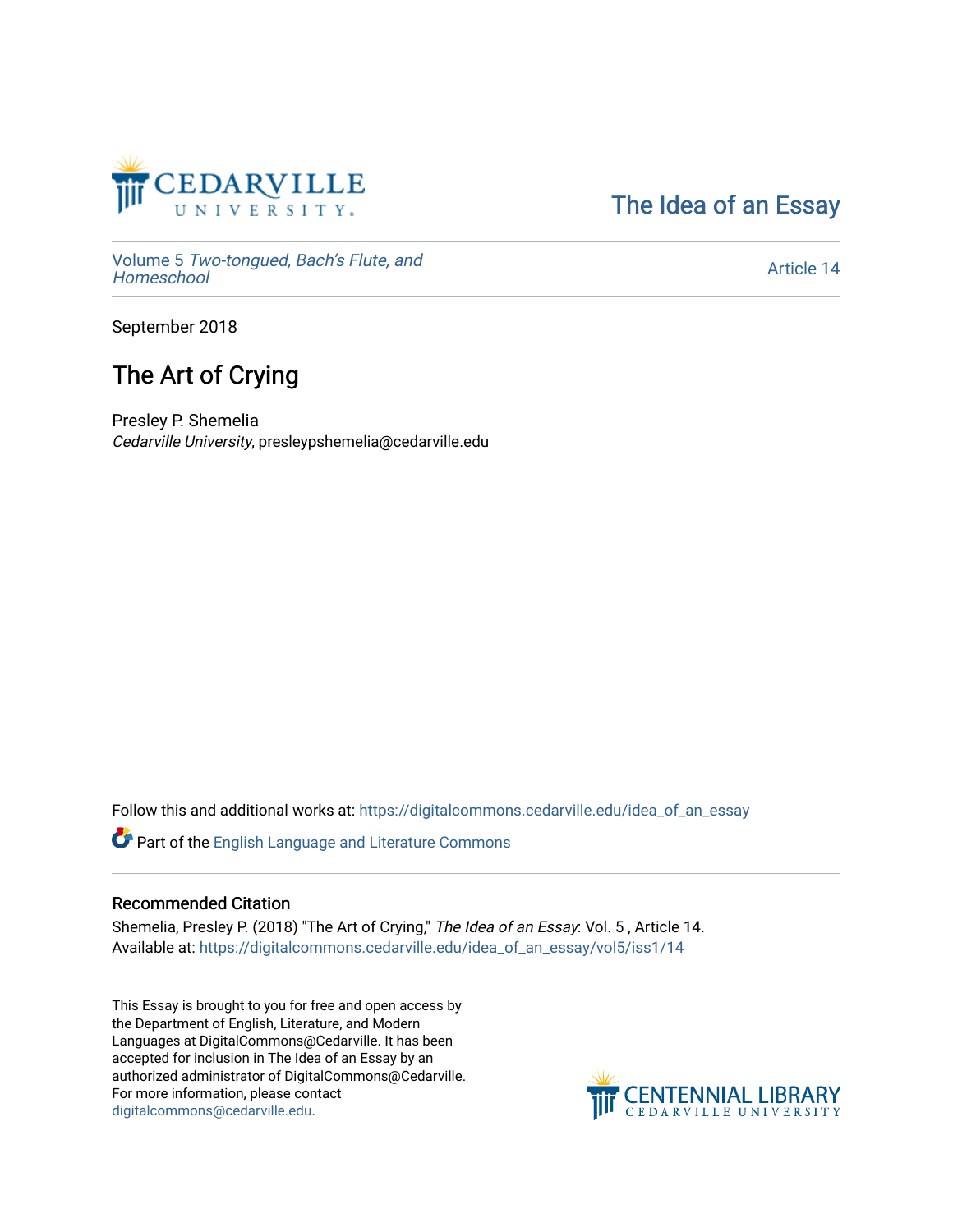## Presley-Peyton Shemelia

Presley-Peyton Shemelia is a freshman social work major from Philadelphia, PA. She does not typically share her writing with others but has enjoyed composition and found writing this piece to be one of the most challenging moments of her freshman career. When she is not doing school work, Presley-Peyton enjoys playing piano, fellowshipping with others, and spending time outdoors.

## *The Art of Crying*

I sit alone, curled up in a crooked lump with my back pushed against the icy whitewashed wall. I try to become invisible and cease to exist, but everything in my body is telling me that I am still here. Still breathing. My hands shake like my gentle grandfather who had Parkinson's and my heart pounds faster than it did the day I received my first kiss. My lungs struggle to force oxygen into my body without making the slightest noise that would give my emotions away. *The first tear begins to form*.

Desperately, I try to squeeze my eyes shut in an attempt to suppress the ocean that is about to demolish its barriers. I know that when the first tear falls the struggle will be over, but I do not surrender because I am not convinced I can live with this grief. I do not want to admit that he is gone. My body starts to rock back and forth, imitating a mother soothing her distressed child. I tell myself I will not give in, I will not accept today, and I will not allow myself to feel the weight of tears. I know the barriers are beginning to crack because my eyelids sense moisture. This dampness exhilarates my body putting all my senses on high alert. Suddenly I am aware of the rough carpet my feet have been drilled into and the crumpled pile of laundry full of blacks and grays that sits under me. I hear the buzzing of air circulating in the room and can barely sense the vibration of the fan sitting across from me. I smell the familiar scent of my quiet place which always reminds me of a field of wild flowers.

A new discovery commands the attention of my senses as I feel a cool droplet begin to pave its course down my cheek and past my crooked nose. I can feel it reach the end of my chin and watch the tear land on my green Eagles shirt, green having always been my grandfather's favorite color. Then another droplet begins to form and my crimson red cheeks are astonished by the cold sensation overcoming my heated face. I give in and let the tears fall one by one as I take in the dreaded moisture I have been fighting. Each tear that falls strips away another piece of my hard façade I held together for so long. I feel the relieving sense of no longer pushing back the